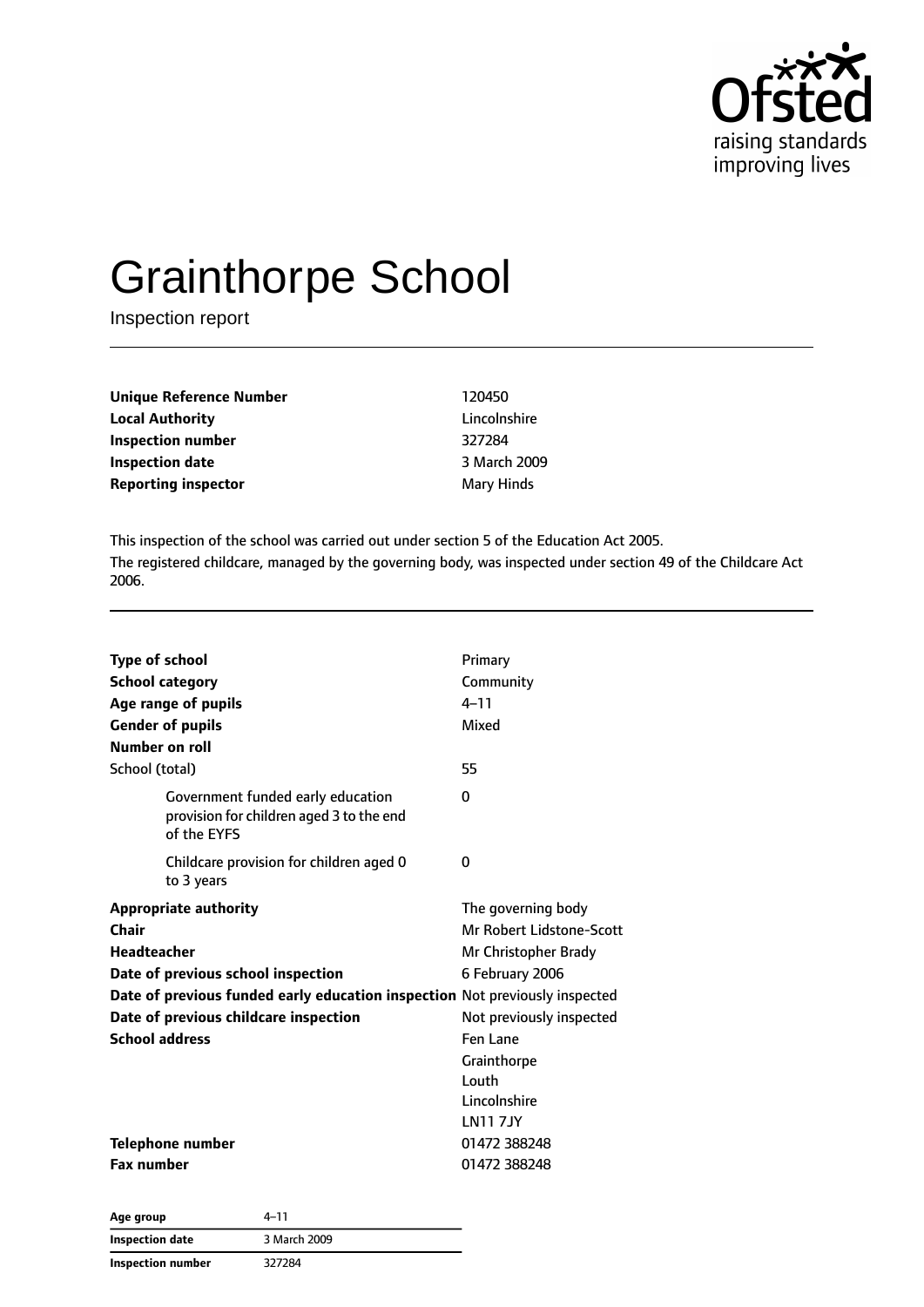.

<sup>©</sup> Crown copyright 2009

Website: www.ofsted.gov.uk

This document may be reproduced in whole or in part for non-commercial educational purposes, provided that the information quoted is reproduced without adaptation and the source and date of publication are stated.

Further copies of this report are obtainable from the school. Under the Education Act 2005, the school must provide a copy of this report free of charge to certain categories of people. A charge not exceeding the full cost of reproduction may be made for any other copies supplied.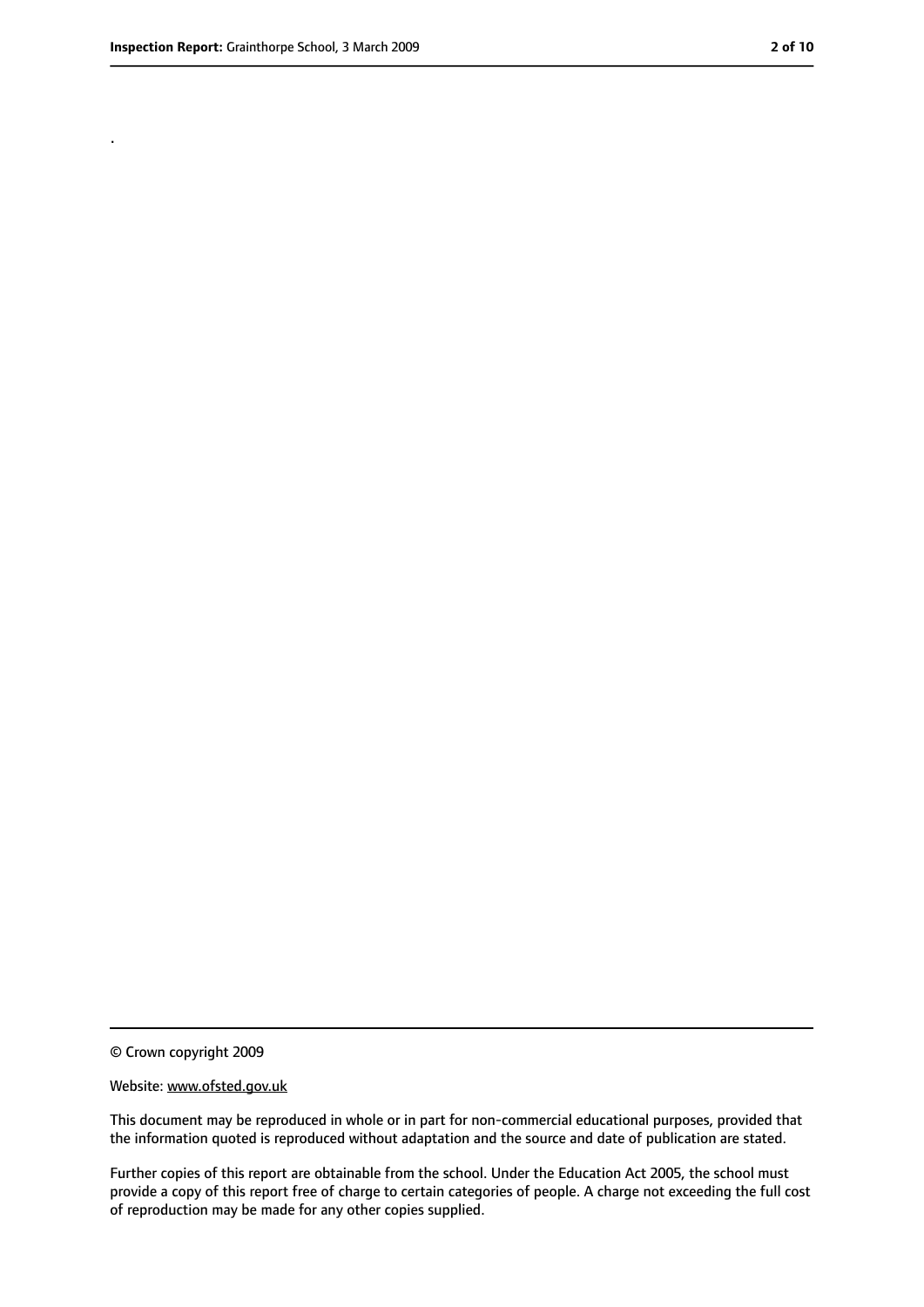# **Introduction**

The inspection was carried out by two Additional Inspectors. The inspectors evaluated the overall effectiveness of the school and investigated the following issues:

- What progress do all pupils make particularly in the Foundation Stage and Key Stage 1?
- Is the quality of teaching consistently good?
- Is the school's self-evaluation and management at all levels providing the school with good capacity to improve?

Evidence was collected from the school's self-evaluation, lesson observations, discussions with staff, governors and pupils, the school's performance data and documentation and parent questionnaires. Other aspects of the school's work were not investigated in detail, but the inspectors found no evidence to suggest that the school's own assessments, as detailed in its self-evaluation, were not justified, and these have been included, where appropriate, in this report.

## **Description of the school**

Grainthorpe is a small village primary school. The number of pupils with learning difficulties and/or disabilities is higher than average. The proportions of pupils from minority ethnic groups and of pupils eligible for free school meals are well below average. Attainment on entry is broadly average. There have been recent changes in staffing, including a new headteacher who took up the post in September 2008.

#### **Key for inspection grades**

| Grade 1 | Outstanding  |
|---------|--------------|
| Grade 2 | Good         |
| Grade 3 | Satisfactory |
| Grade 4 | Inadequate   |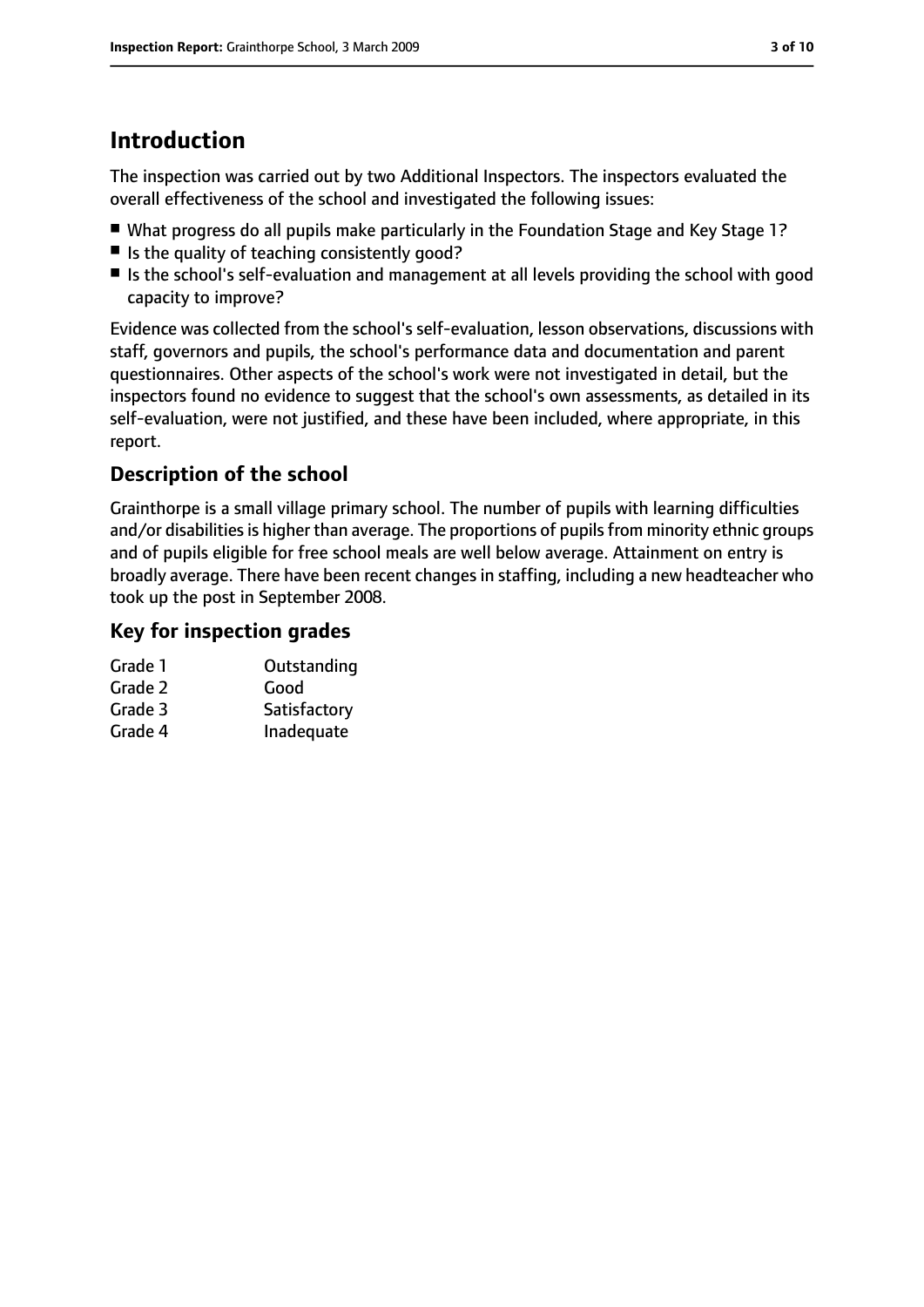#### **Overall effectiveness of the school**

#### **Grade: 3**

This is a satisfactory and rapidly improving school. The headteacher is providing strong and effective leadership. He has created a new sense of energy and focus, ensuring a shared vision amongst staff, governors, pupils and parents. The headteacher has a good understanding of the school's strengths and areas for development. Many improvement strategies are new and have not yet had sufficient time to raise standards and improve progress in all Key Stages, particularly in the Reception class and Key Stage 1.

Pupils' achievement is satisfactory overall because the progress they make throughout the school is uneven. Pupils make satisfactory progress in the Early Years Foundation Stage and Key Stage 1. At Key Stage 2, pupils make good progress due to very effective teaching, which enables them to catch up rapidly in their learning. Pupils enter the school with skills which are broadly average. Standards at the end of Key Stage 1 in reading, writing and mathematics have varied from being well below average to currently being broadly average. Writing remains the weakest subject in both Key Stage 1 and Key Stage 2. At Key Stage 2, standards have remained above average for several years and although unvalidated data for 2008 shows a slight dip, they remain above average. English is the strongest subject, because standards in reading are well above average. The 2008 data shows that more pupils achieved the higher levels in both English and science.

Teaching and learning are satisfactory overall. The most effective teaching is in Key Stage 2 and results in accelerated progress in Years 3 to 6. Pupils with learning difficulties and/or disabilities make good progress because their individual education plans are improved and teaching assistants are used effectively to support their learning. Effective teaching is characterised by good subject knowledge and enthusiasm which engages all pupils. Teachers have high expectations and the pace is lively, which challenges pupils' thinking. In these lessons, activities are well planned, interactive and meet the needs of all pupils. Teachers enthusiastically implement initiatives to raise standards still further. Targets are clearly displayed in these classes and are referred to throughout lessons. Pupils know their targets and are beginning to assess their own learning, which increases enjoyment and progress. One pupil said 'Aiming for your targets is more fun and the traffic lights work really well because they make you feel proud'. Where pupils make only satisfactory progress, teaching does not provide sufficient opportunities for pupils to be actively and independently involved in their own learning because it is too teacher-led. The curriculum is satisfactory; it does not provide sufficient opportunities for pupils to practise and develop their skills in other subjects.

The school provides good pastoral care for pupils and all safeguarding requirements are met. The school's family ethos enables pupils to feel safe and gives them a strong sense of belonging, as one pupil said 'School is a place where you can never feel lonely'. However, although a good start has been made on tracking pupils' progress and there are now regular assessments which inform planning and target setting, marking procedures are not consistently applied across the school.

Pupils' personal development and well being is good overall. Pupils' social and moral development are the strongest elements. They behave responsibly and have good attitudes to their learning, working well together. They have good cooperative skills. Pupils form positive relationships and show care and consideration to others. The recently formed school council is successful in developing a greater sense of responsibility and involvement in decision-making.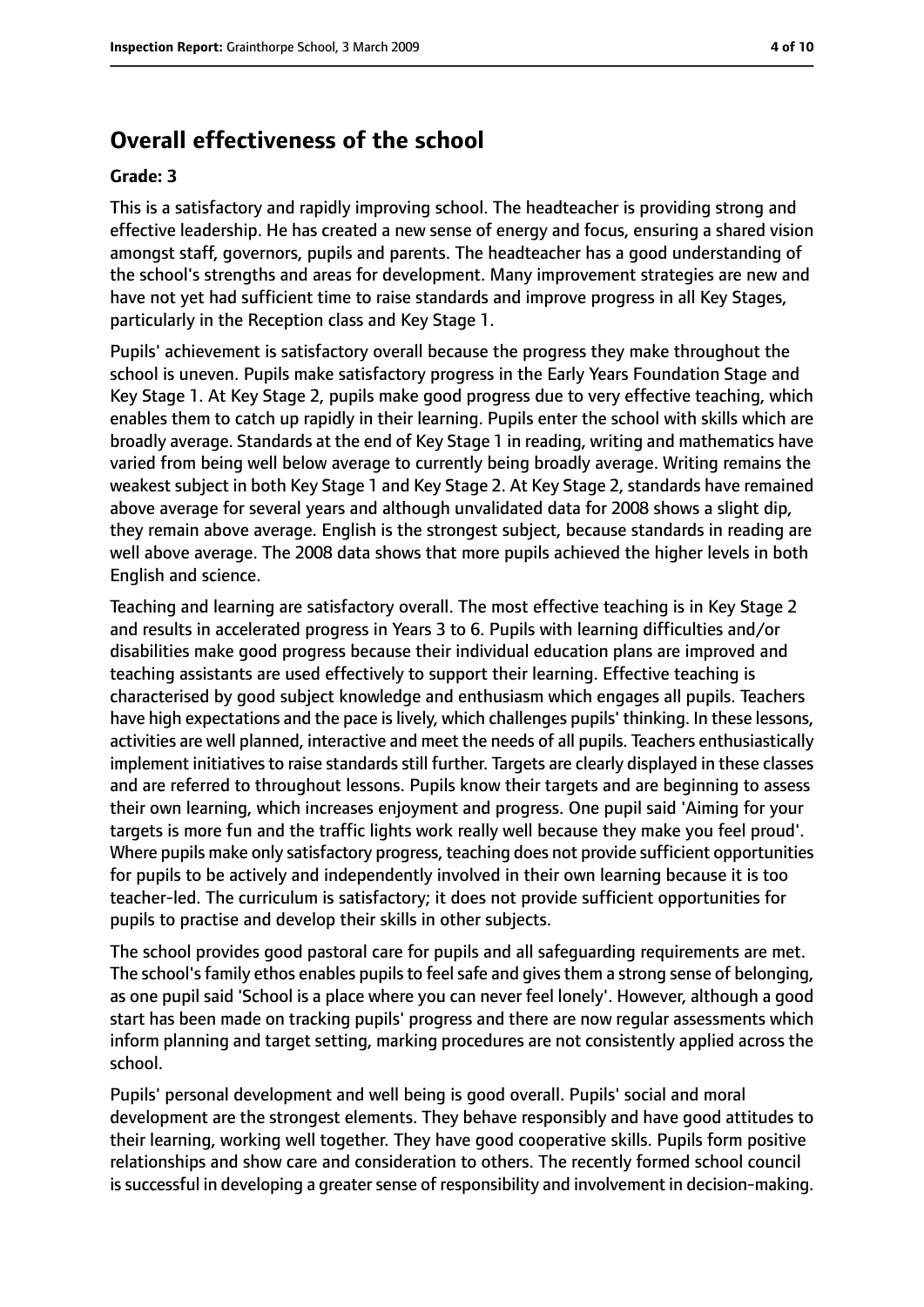Pupils enjoy coming to school and attendance is consistently above average. Recent improvements in the sports provision has been aided by an effective partnership with a sports specialist secondary school. Better links with other local schools to enable pupils to participate in team sports, and more opportunities for extra curricular sporting activities, have contributed to the pupils' understanding of how to keep healthy. These have improved community cohesion, further supported by improved links with the local community, such as opportunities for pupils to have a hot lunch at the village hall with the local luncheon club and a toddler group (run by the Friends of Grainthorpe School) in the school hall. Pupils' good basic skills by the time they reach Year 6 ensure that they are well prepared for the next stage of their education.

Overall leadership and management are satisfactory. The headteacher provides strong and determined leadership in order to improve further the school's provision. He has begun to address the need for more rigorous monitoring and has introduced a new system for tracking pupil progress. However, more work needs to be done in developing the role of subject leaders so that they take on greater responsibility in monitoring their subject and raising standards, particularly at Key Stage 1. Governance is satisfactory and all statutory requirements are met. Governors now have a clear understanding of their monitoring and strategic role. The headteacher has created very effective links for both governors and staff with local schools so that they are all professionally challenged. Although it is too early for all the new initiatives to have had an impact, recent improvements, for instance more effective assessments, demonstrate the school's satisfactory capacity to improve.

#### **Effectiveness of the Early Years Foundation Stage**

#### **Grade: 3**

Children enter the Reception class with skills and abilities that are broadly typical for their age. They make satisfactory progress so that the majority enter Year 1 having met expected goals. Children are well settled and happy and their behaviour is good. Teaching and the curriculum are satisfactory overall. Adults plan a satisfactory balance of activities between those which are teacher-led and opportunities for children to choose for themselves. However, some of the planned child-initiated activities lack purpose and challenge, and consequently do not fully support children's learning. In turn, interventions by adults are not as effective in child-led activities and, as a consequence, learning opportunities are missed. The school does not yet have an adequate outdoor learning area, although children do have opportunities to carry out some activities outdoors. The class teacher plans lessons well and, in this mixed aged class, some lessons for the group of Reception children are led by the teaching assistant, who makes a valuable contribution to the children's learning. Arrangements to ensure the health, safety and welfare of children and staff are satisfactory. The safety and welfare of the children is a priority of the staff, with a secure and safe indoor environment. Leadership and management are satisfactory. Adults work well together to ensure the well-being of the children. The new assessment procedures are being used effectively to keep comprehensive records of the progress children make and to identify strengths and areas for development. Partnerships with the pre-school groups and with parents are satisfactory, although opportunities for parents to become fully involved in their children's learning are not adequately developed.

#### **What the school should do to improve further**

■ Improve overall provision in the Early Years Foundation Stage so that all children are suitably challenged.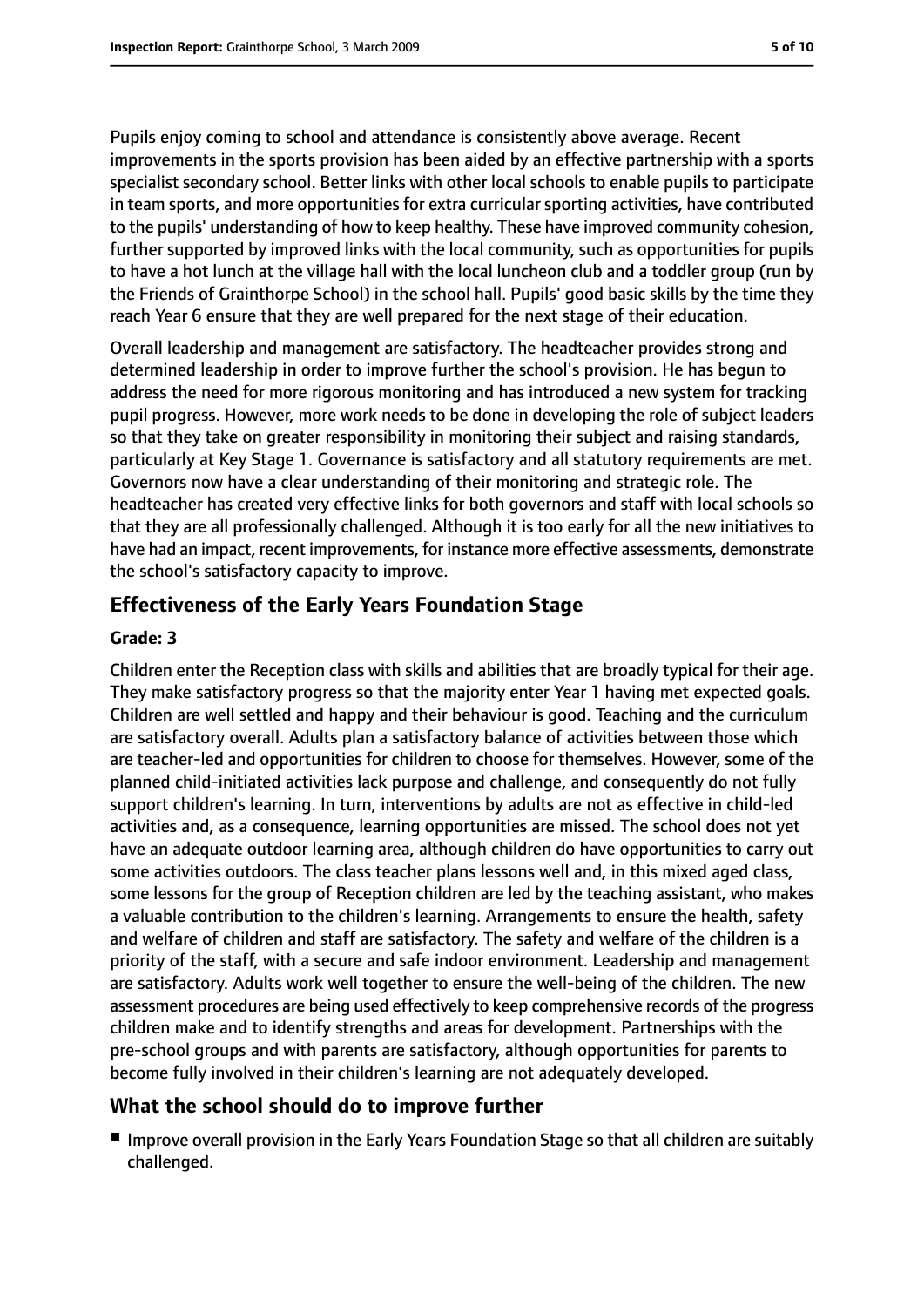-  Improve achievement in Key Stage 1 by ensuring that teaching and learning are in line with Key Stage 2.
-  Develop the role of subject leaders so that they are fully involved in school self-evaluation and raising standards.

A small proportion of the schools whose overall effectiveness is judged satisfactory but which have areas of underperformance will receive a monitoring visit by an Ofsted inspector before their next section 5 inspection.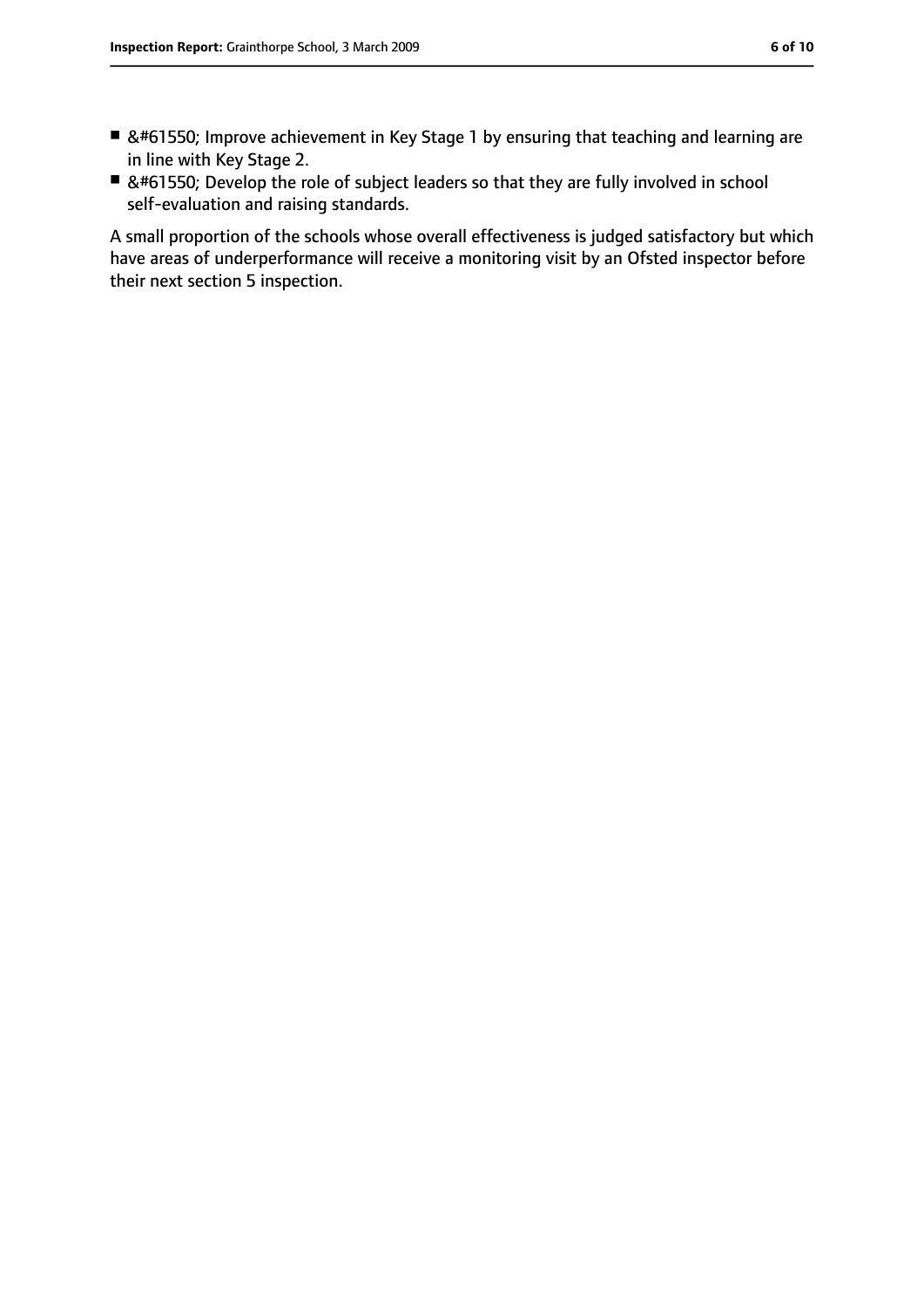**Any complaints about the inspection or the report should be made following the procedures set out in the guidance 'Complaints about school inspection', which is available from Ofsted's website: www.ofsted.gov.uk.**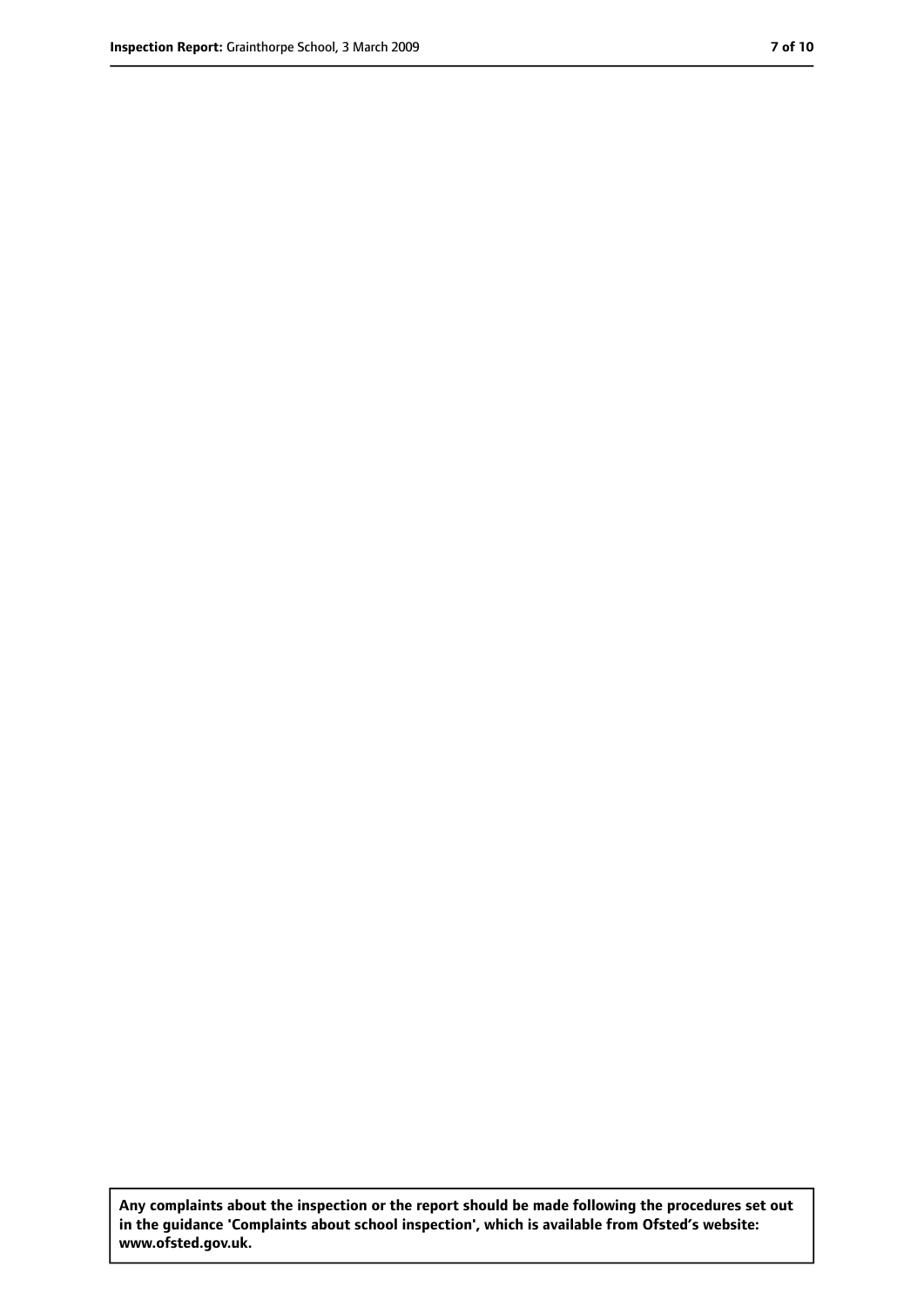# **Inspection judgements**

| \ Key to judgements: grade 1 is outstanding, grade 2 good, grade 3 satisfactory, and | <b>School</b>  |
|--------------------------------------------------------------------------------------|----------------|
| arade 4 inadequate                                                                   | <b>Overall</b> |

#### **Overall effectiveness**

| How effective, efficient and inclusive is the provision of<br>education, integrated care and any extended services in meeting the<br>needs of learners? |     |
|---------------------------------------------------------------------------------------------------------------------------------------------------------|-----|
| Effective steps have been taken to promote improvement since the last<br>inspection                                                                     | Yes |
| How well does the school work in partnership with others to promote learners'<br>well being?                                                            |     |
| The capacity to make any necessary improvements                                                                                                         |     |

## **Effectiveness of the Early Years Foundation Stage**

| How effective is the provision in meeting the needs of children in the<br>l EYFS?            |  |
|----------------------------------------------------------------------------------------------|--|
| How well do children in the EYFS achieve?                                                    |  |
| How good are the overall personal development and well-being of the children<br>in the EYFS? |  |
| How effectively are children in the EYFS helped to learn and develop?                        |  |
| How effectively is the welfare of children in the EYFS promoted?                             |  |
| How effectively is provision in the EYFS led and managed?                                    |  |

#### **Achievement and standards**

| How well do learners achieve?                                                  |  |
|--------------------------------------------------------------------------------|--|
| $\vert$ The standards <sup>1</sup> reached by learners                         |  |
| How well learners make progress, taking account of any significant variations  |  |
| between groups of learners                                                     |  |
| How well learners with learning difficulties and/or disabilities make progress |  |

#### **Annex A**

<sup>&</sup>lt;sup>1</sup>Grade 1 - Exceptionally and consistently high; Grade 2 - Generally above average with none significantly below average; Grade 3 - Broadly average to below average; Grade 4 - Exceptionally low.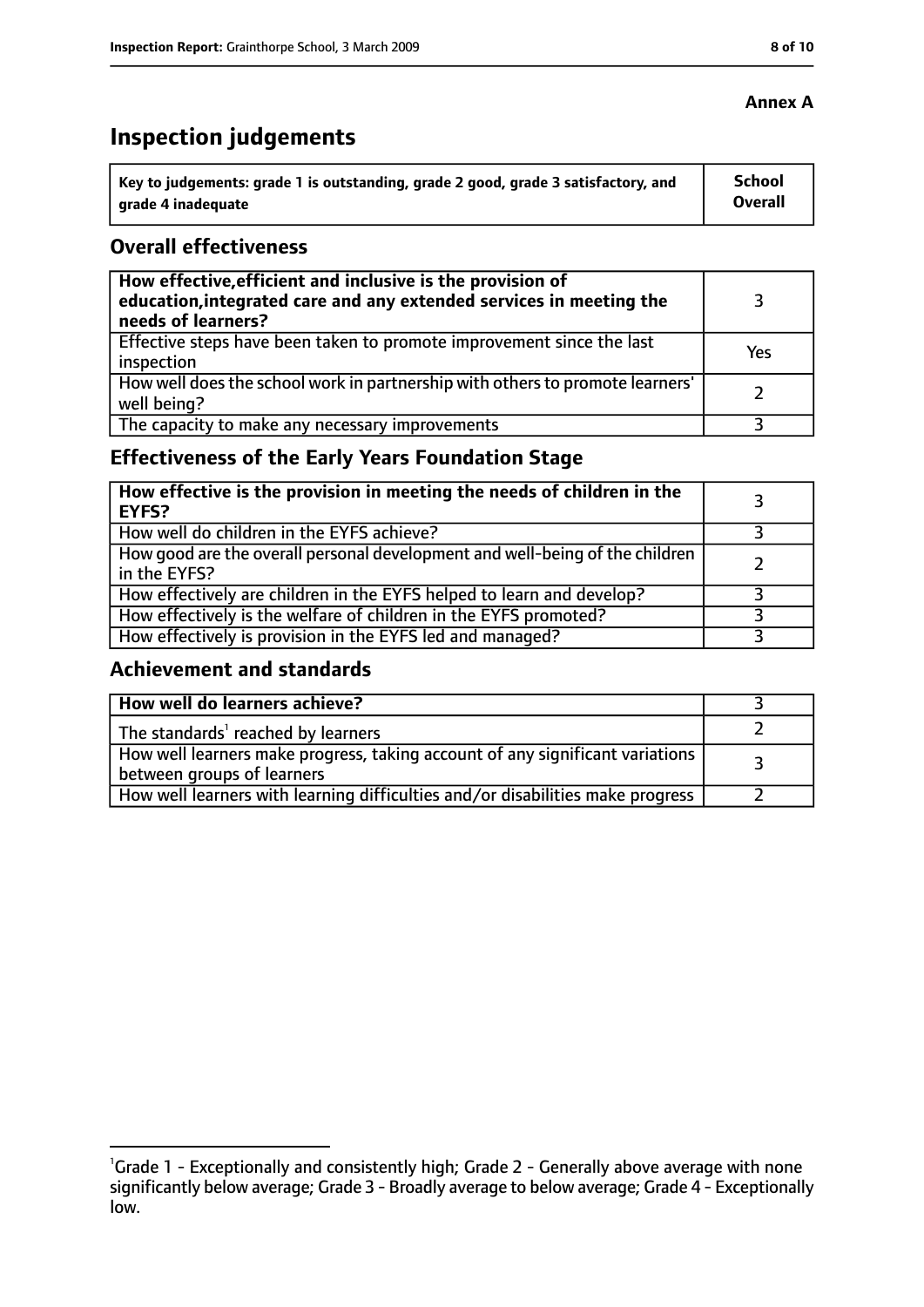## **Personal development and well-being**

| How good are the overall personal development and well-being of the<br>learners?                                 |  |
|------------------------------------------------------------------------------------------------------------------|--|
| The extent of learners' spiritual, moral, social and cultural development                                        |  |
| The extent to which learners adopt healthy lifestyles                                                            |  |
| The extent to which learners adopt safe practices                                                                |  |
| The extent to which learners enjoy their education                                                               |  |
| The attendance of learners                                                                                       |  |
| The behaviour of learners                                                                                        |  |
| The extent to which learners make a positive contribution to the community                                       |  |
| How well learners develop workplace and other skills that will contribute to<br>their future economic well-being |  |

# **The quality of provision**

| $\mid$ How effective are teaching and learning in meeting the full range of<br>  learners' needs?       |  |
|---------------------------------------------------------------------------------------------------------|--|
| How well do the curriculum and other activities meet the range of needs and<br>  interests of learners? |  |
| How well are learners cared for, quided and supported?                                                  |  |

## **Leadership and management**

| How effective are leadership and management in raising achievement<br>and supporting all learners?                                              |     |
|-------------------------------------------------------------------------------------------------------------------------------------------------|-----|
| How effectively leaders and managers at all levels set clear direction leading<br>to improvement and promote high quality of care and education |     |
| How effectively leaders and managers use challenging targets to raise standards                                                                 |     |
| The effectiveness of the school's self-evaluation                                                                                               | 3   |
| How well equality of opportunity is promoted and discrimination eliminated                                                                      | 3   |
| How well does the school contribute to community cohesion?                                                                                      | 3   |
| How effectively and efficiently resources, including staff, are deployed to<br>achieve value for money                                          | 3   |
| The extent to which governors and other supervisory boards discharge their<br>responsibilities                                                  |     |
| Do procedures for safequarding learners meet current government<br>requirements?                                                                | Yes |
| Does this school require special measures?                                                                                                      | No  |
| Does this school require a notice to improve?                                                                                                   | No  |